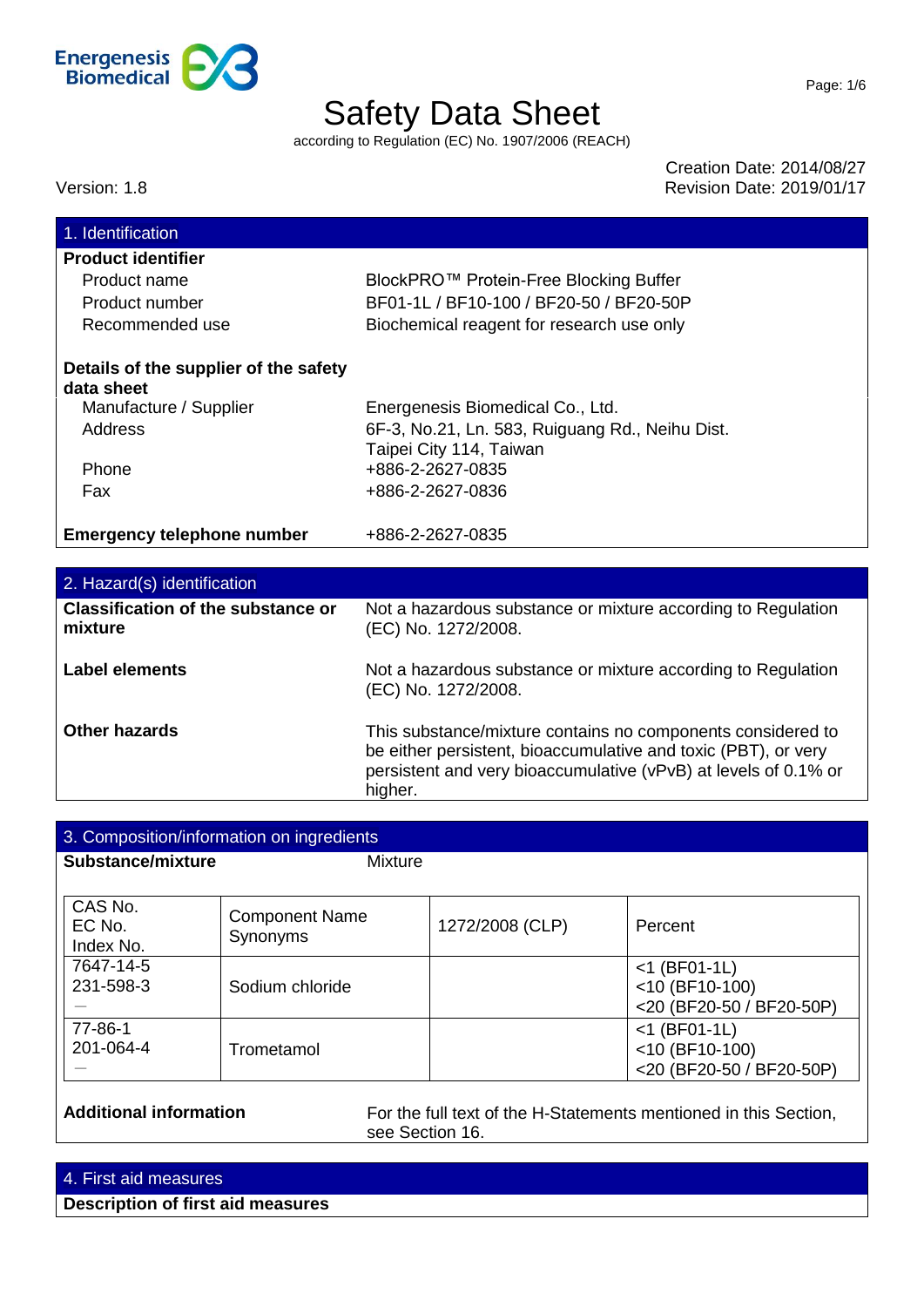

| <b>Eye Contact</b>                      | Flush eyes with water as a precaution                                  |
|-----------------------------------------|------------------------------------------------------------------------|
| Inhalation                              | If breathed in, move person into fresh air. If not breathing, give     |
|                                         | artificial respiration.                                                |
| <b>Skin Contact</b>                     | Wash off with soap and plenty of water.                                |
| Ingestion                               | Never give anything by mouth to an unconscious person. Rinse           |
|                                         | mouth with water                                                       |
|                                         |                                                                        |
| Most important symptoms and             | The most important known symptoms and effects are described            |
| effects, both acute and delayed         | in the labelling (see section 2) and/or in section 11.                 |
|                                         |                                                                        |
| Indication of any immediate             | No data available                                                      |
| medical attention and special           |                                                                        |
| treatment needed                        |                                                                        |
|                                         |                                                                        |
| 5. Firefighting measures                |                                                                        |
|                                         |                                                                        |
| <b>Extinguishing media</b>              |                                                                        |
| Suitable extinguishing media            | Use water spray, alcohol-resistant foam, dry chemical or carbon        |
|                                         | dioxide.                                                               |
|                                         |                                                                        |
| Special hazards arising from the        | No data available                                                      |
| substance or mixture                    |                                                                        |
|                                         |                                                                        |
| <b>Advice for fire-fighters</b>         | Wear self-contained breathing apparatus for firefighting if            |
|                                         | necessary.                                                             |
|                                         |                                                                        |
|                                         |                                                                        |
| 6. Accidental release measures          |                                                                        |
|                                         |                                                                        |
| <b>Personal precautions, protective</b> | Wear respiratory protection. Avoid breathing vapours, mist or          |
| equipment and emergency                 | gas. Ensure adequate ventilation. Evacuate personnel to safe<br>areas. |
| procedures                              |                                                                        |
|                                         |                                                                        |
| <b>Environmental precautions</b>        | Prevent further leakage or spillage if safe to do so. Do not let       |
|                                         | product enter drains.                                                  |
|                                         |                                                                        |
| <b>Methods and material for</b>         | Soak up with inert absorbent material and dispose of as                |
| containment and cleaning up             | hazardous waste. Keep in suitable, closed containers for               |
|                                         | disposal.                                                              |
|                                         |                                                                        |
| <b>Reference to other sections</b>      | For disposal see section 13.                                           |
|                                         |                                                                        |
| 7. Handling and storage                 |                                                                        |
| <b>Precautions for safe handling</b>    | Avoid contact with skin and eyes. Avoid inhalation of vapour or        |
|                                         | mist. For precautions see section 2.                                   |

| Conditions for safe storage,<br>including any incompatibilities | Store in cool place. Keep container tightly closed in a dry and<br>well-ventilated place. Containers which are opened must be<br>carefully resealed and kept upright to prevent leakage.<br>Recommended storage temperature: 2-8 °C (BF01-1L / BF10-<br>100) or Room temperature (BF20-50 / BF20-50P) |
|-----------------------------------------------------------------|-------------------------------------------------------------------------------------------------------------------------------------------------------------------------------------------------------------------------------------------------------------------------------------------------------|
| Specific end use(s)                                             | Apart from the uses mentioned in section 1 no other specific<br>uses are stipulated.                                                                                                                                                                                                                  |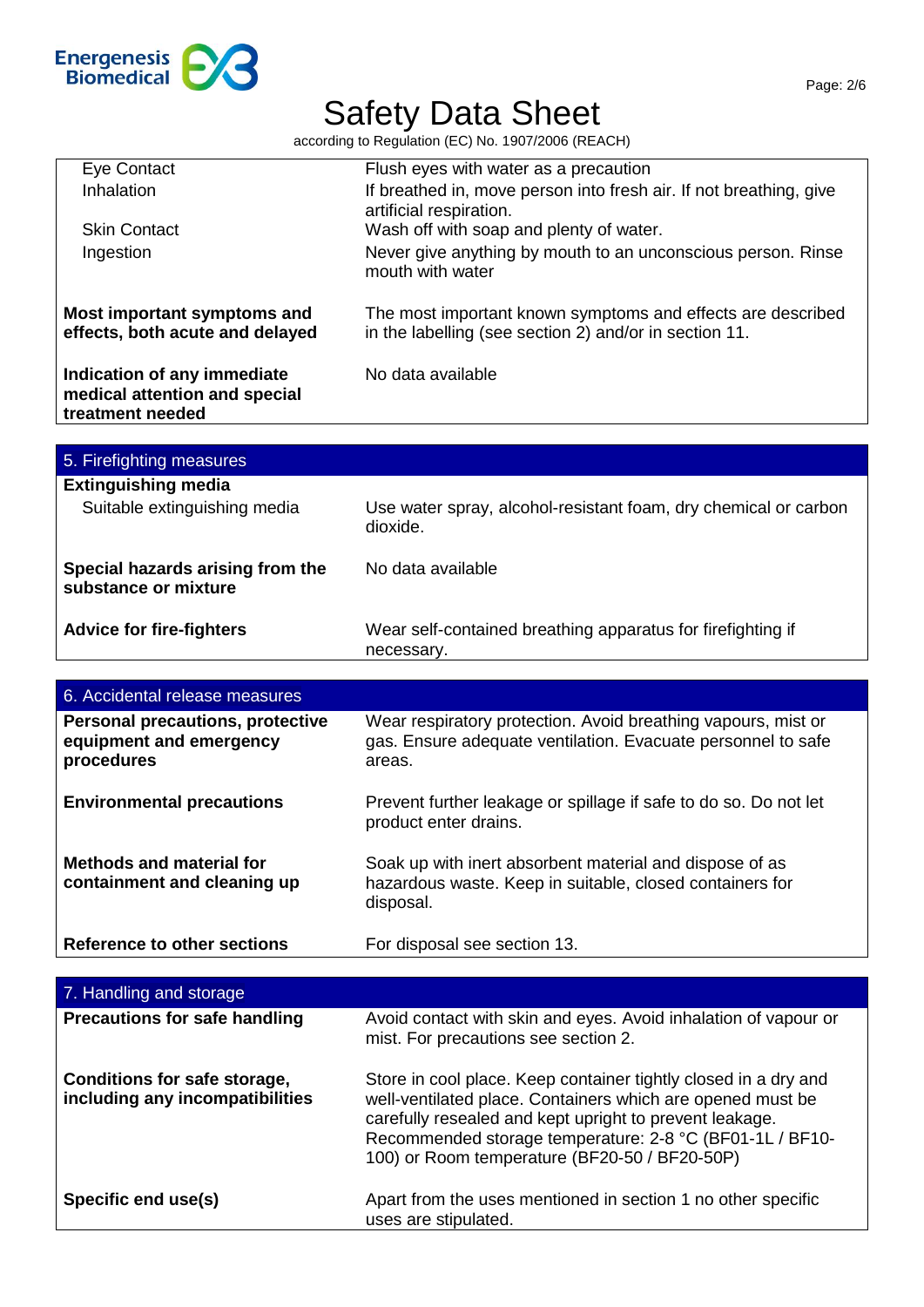

| 8. Exposure controls/personal protection |                                                                                                                                                                              |                                                                                                                                                                                                                                                                                                             |             |             |
|------------------------------------------|------------------------------------------------------------------------------------------------------------------------------------------------------------------------------|-------------------------------------------------------------------------------------------------------------------------------------------------------------------------------------------------------------------------------------------------------------------------------------------------------------|-------------|-------------|
| <b>Control parameters</b>                |                                                                                                                                                                              | Good general ventilation should be sufficient to control worker<br>exposure to airborne contaminants.                                                                                                                                                                                                       |             |             |
| <b>Component Name</b><br>CAS No.         | PEL-TWA                                                                                                                                                                      | <b>PEL-STEL</b>                                                                                                                                                                                                                                                                                             | PEL-Ceiling | <b>BEIs</b> |
| Trometamol<br>77-86-1                    | 5 mg/m $3$                                                                                                                                                                   |                                                                                                                                                                                                                                                                                                             | 5 mg/m $3$  |             |
| <b>Exposure controls</b>                 |                                                                                                                                                                              |                                                                                                                                                                                                                                                                                                             |             |             |
| Appropriate engineering controls         | Handle in accordance with good industrial hygiene and safety<br>practice. Wash hands before breaks and at the end of workday.                                                |                                                                                                                                                                                                                                                                                                             |             |             |
| Personal protective equipment            |                                                                                                                                                                              |                                                                                                                                                                                                                                                                                                             |             |             |
| Eye protection                           | Wear chemical safety goggles. An eye wash station must be<br>available where this product is used.                                                                           |                                                                                                                                                                                                                                                                                                             |             |             |
| Skin and body protection                 | Impervious clothing, The type of protective equipment must be<br>selected according to the concentration and amount of the<br>dangerous substance at the specific workplace. |                                                                                                                                                                                                                                                                                                             |             |             |
| Respiratory protection                   |                                                                                                                                                                              | A respiratory protection program that meets OSHA's 29 CFR<br>1910.134 and ANSI Z88.2 requirements must be followed<br>whenever workplace conditions warrant a respirator's use.                                                                                                                             |             |             |
| Hand protection                          |                                                                                                                                                                              | Wear chemically resistant gloves, Inspect gloves for chemical<br>break-through and replace at regular intervals. Clean protective<br>equipment regularly. Wash hands and other exposed areas with<br>mild soap and water before eating, drinking, and when leaving<br>work. Have a safety shower available. |             |             |

| 9. Physical and chemical properties                   |                                  |        |        |
|-------------------------------------------------------|----------------------------------|--------|--------|
| Information on basic physical and chemical properties |                                  |        |        |
| Appearance                                            |                                  | Form   | Color  |
|                                                       | <b>BF01-1L</b>                   | liquid | clear  |
|                                                       | BF10-100 / BF20-50<br>/ BF20-50P | liquid | yellow |
| Odour                                                 | No data available                |        |        |
| <b>Odour Threshold</b>                                | No data available                |        |        |
| рH                                                    | $8.0 - 8.5$                      |        |        |
| Melting point/freezing point                          | No data available                |        |        |
| Initial boiling point and boiling range               | No data available                |        |        |
| Flash point                                           | No data available                |        |        |
| Evaporation rate                                      | No data available                |        |        |
| Flammability (solid, gas)                             | No data available                |        |        |
| Lower and upper explosive (flammable) limits          | No data available                |        |        |
| Vapor pressure                                        | No data available                |        |        |
| Vapor density                                         | No data available                |        |        |
| Relative density                                      | No data available                |        |        |
| Solubility                                            | No data available                |        |        |
| Solubility in water                                   | No data available                |        |        |
| Partition coefficient: n-octanol/ water (log Kow)     | No data available                |        |        |
| Auto-ignition temperature                             | No data available                |        |        |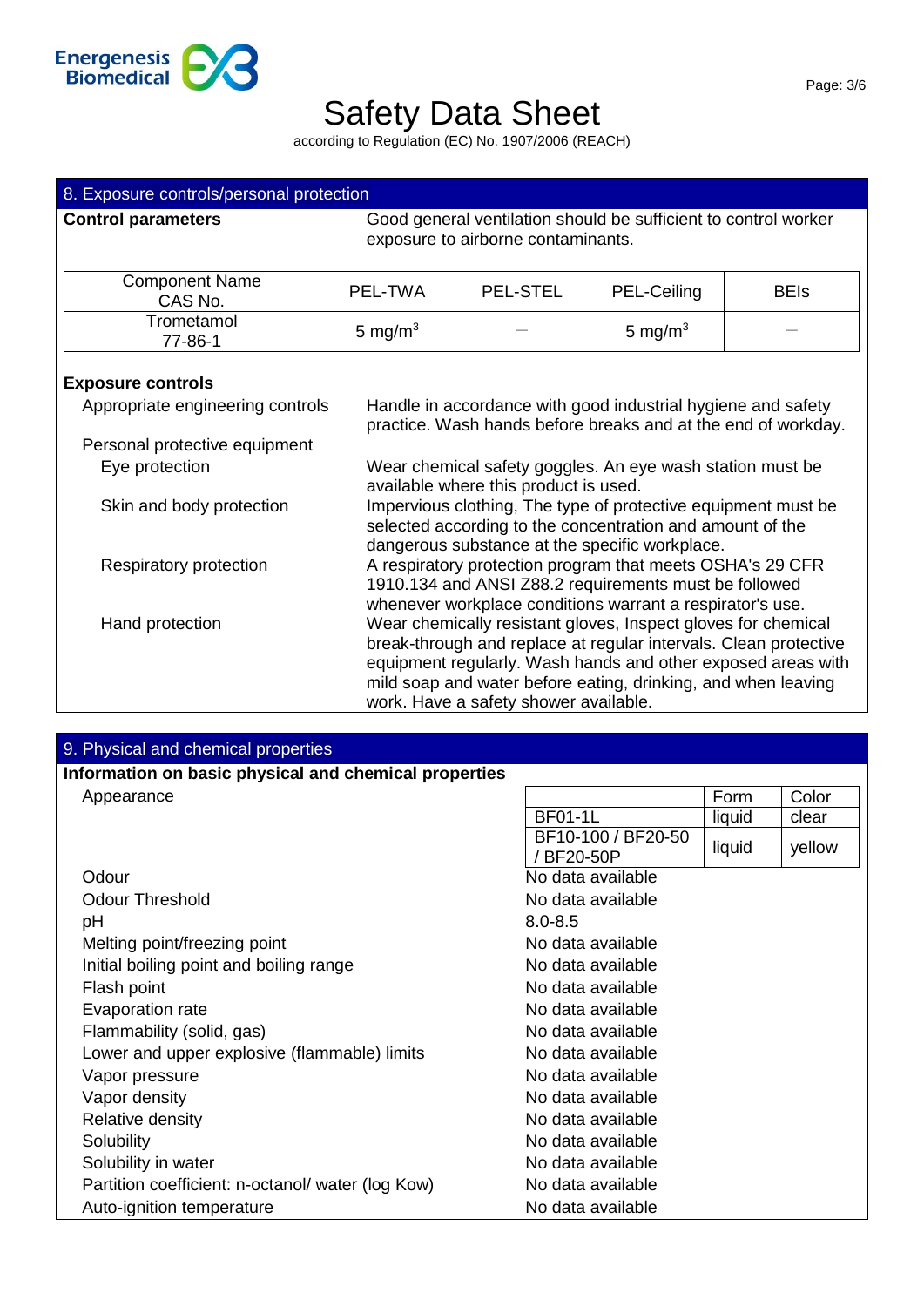

| Decomposition temperature | No data available |
|---------------------------|-------------------|
| Viscosity                 | No data available |

| 10. Stability and reactivity               |                                                                                                         |
|--------------------------------------------|---------------------------------------------------------------------------------------------------------|
| <b>Reactivity</b>                          | No data available                                                                                       |
| <b>Chemical stability</b>                  | Stable under recommended storage conditions.                                                            |
| <b>Possibility of hazardous reactions</b>  | Under normal conditions of storage and use, hazardous<br>reactions will not occur.                      |
| <b>Conditions to avoid</b>                 | No data available                                                                                       |
| Incompatible materials                     | No data available                                                                                       |
| <b>Hazardous decomposition</b><br>products | Under normal conditions of storage and use, hazardous<br>decomposition products should not be produced. |

| 11. Toxicological information                         |                                                                                                                                                               |
|-------------------------------------------------------|---------------------------------------------------------------------------------------------------------------------------------------------------------------|
| Information on toxicological                          | No data available                                                                                                                                             |
| effects                                               |                                                                                                                                                               |
| Acute toxicity                                        | No data available                                                                                                                                             |
| Skin corrosion/irritation                             | No data available                                                                                                                                             |
| Serious eye damage/eye irritation                     | No data available                                                                                                                                             |
| Respiratory or skin sensitisation                     | No data available                                                                                                                                             |
| Germ cell mutagenicity                                | No data available                                                                                                                                             |
| Carcinogenicity                                       | No component of this product present at levels greater than or<br>equal to 0.1% is identified as probable, possible or confirmed<br>human carcinogen by IARC. |
| Reproductive toxicity                                 | No data available                                                                                                                                             |
| Specific target organ toxicity -<br>single exposure   | No data available                                                                                                                                             |
| Specific target organ toxicity -<br>repeated exposure | No data available                                                                                                                                             |
| Aspiration hazard                                     | No data available                                                                                                                                             |
| <b>Additional Information</b>                         | No data available                                                                                                                                             |

| 12. Ecological information                   |                                                                                                                               |
|----------------------------------------------|-------------------------------------------------------------------------------------------------------------------------------|
| <b>Toxicity</b>                              | No data available                                                                                                             |
| <b>Persistence and degradability</b>         | No data available                                                                                                             |
| <b>Bioaccumulative potential</b>             | No data available                                                                                                             |
| <b>Mobility in soil</b>                      | No data available                                                                                                             |
| <b>Results of PBT and vPvB</b><br>assessment | This substance/mixture contains no components considered to<br>be either persistent, bioaccumulative and toxic (PBT), or very |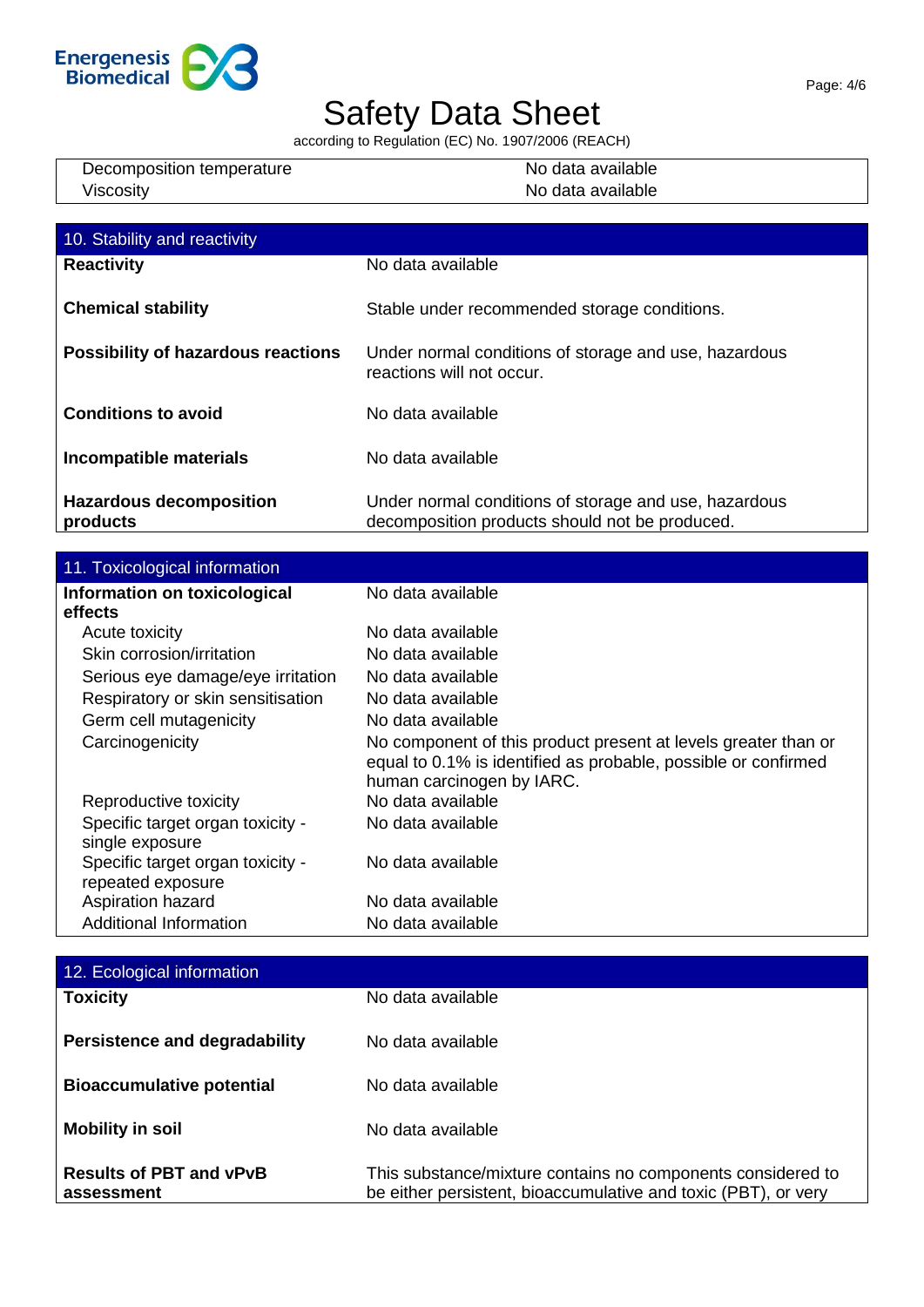

|                                                                                      | persistent and very bioaccumulative (vPvB) at levels of 0.1% or<br>higher.    |
|--------------------------------------------------------------------------------------|-------------------------------------------------------------------------------|
| Other adverse effects                                                                | No data available                                                             |
|                                                                                      |                                                                               |
| 13. Disposal considerations                                                          |                                                                               |
| Waste treatment methods                                                              |                                                                               |
| Product                                                                              | Offer surplus and non-recyclable solutions to a licensed disposal<br>company. |
| Contaminated packaging                                                               | Dispose of as unused product.                                                 |
|                                                                                      |                                                                               |
| 14. Transport information                                                            |                                                                               |
| <b>IATA / ADR / RID / IMDG</b>                                                       | Classified as dangerous in the meaning of transport regulations.              |
| <b>UN number</b>                                                                     |                                                                               |
| UN proper shipping name                                                              | Not dangerous goods                                                           |
| <b>Transport hazard class(es)</b>                                                    |                                                                               |
| Packaging group                                                                      |                                                                               |
| <b>Environmental hazards</b>                                                         | no                                                                            |
| <b>Special precautions for user</b>                                                  | No data available                                                             |
| Transport in bulk according to<br>Annex II of MARPOL73/78 and the<br><b>IBC Code</b> | No data available                                                             |

| 15. Regulatory information                                                                           |                                                                                           |
|------------------------------------------------------------------------------------------------------|-------------------------------------------------------------------------------------------|
| Safety, health and environmental<br>regulations/legislation specific for<br>the substance or mixture | This safety datasheet complies with the requirements of<br>Regulation (EC) No. 1907/2006. |
| <b>Chemical safety assessment</b>                                                                    | No data available                                                                         |
| 16. Other information                                                                                |                                                                                           |

| <b>Abbreviations</b> |                                                               |
|----------------------|---------------------------------------------------------------|
| ADR.                 | European Agreement Concerning the International Carriage of   |
|                      | Dangerous Goods by Road                                       |
| <b>BEIs</b>          | Biological exposure indices                                   |
| <b>IMDG</b>          | <b>International Maritime Dangerous Goods</b>                 |
| <b>IATA</b>          | International Air Transport Association-Dangerous Goods       |
|                      | Regulations                                                   |
| CAS.                 | Chemical Abstracts Service (division of the American Chemical |
|                      | Society)                                                      |
| OSHA                 | Occupational Health and Safety Administration                 |